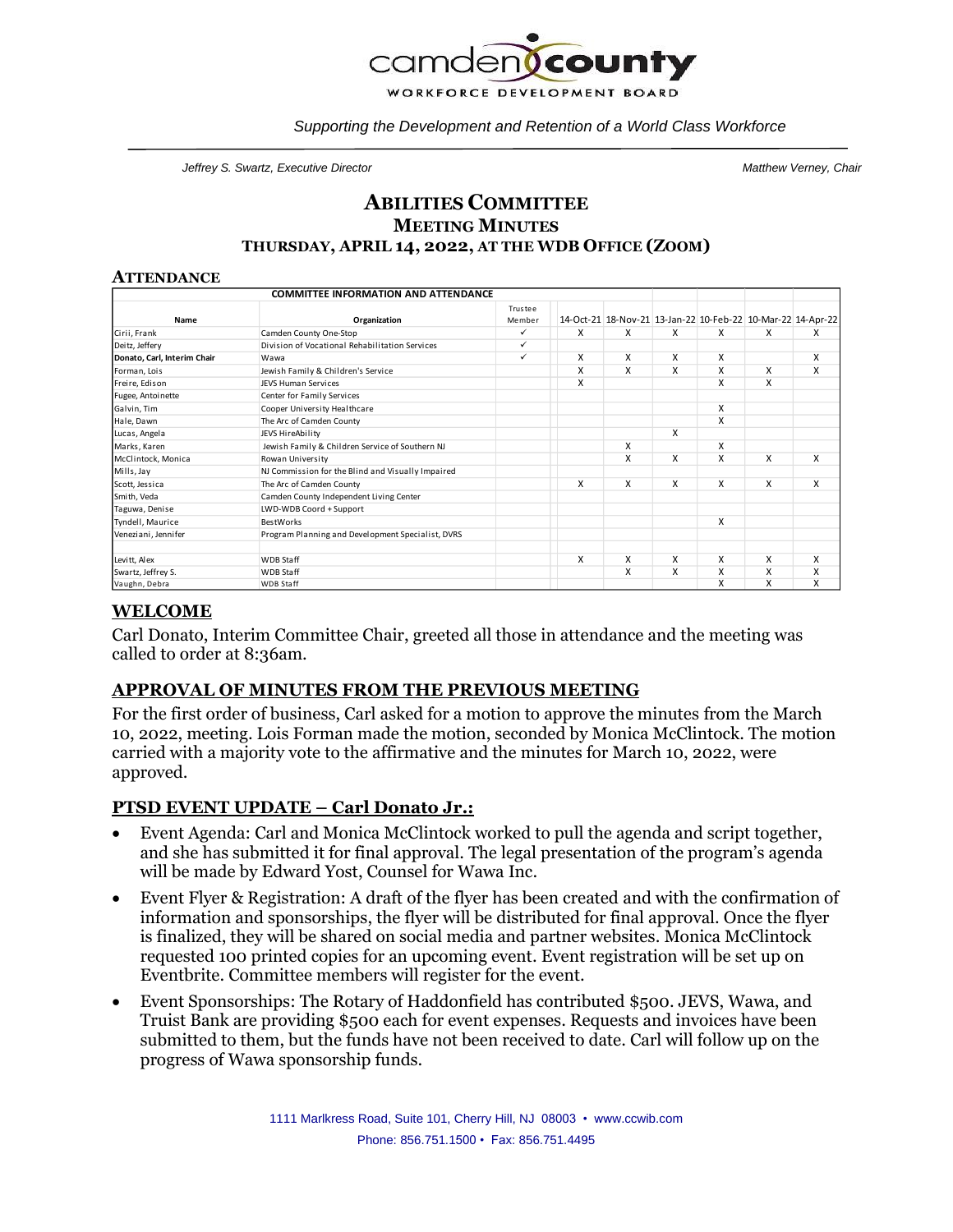- Food & Beverage, Table Décor: A continental breakfast including fruit, will be provided by Andreotti's Catering. Small floral arrangements will be on the guest tables.
- Virtual Presentations: There will be no virtual presentation. All of Cooper Hospital's participants and guest speakers will be in attendance. Carl stated that he will confirm this with Tim Galvin.
- Audio/Visual Equipment: Tim Galvin will provide a laptop and projector. Carl offered to bring additional audio equipment such as microphones and speakers if necessary. A blank white wall space and a pull-down screen is available on site. A podium with a microphone is available for the event but additional wireless or handheld microphones will be needed.
- Agency Tables: Space for seven resource tables will be provided. Among the agencies attending will be Arc of Camden County, JFCS, JEVS, Goodwill and One-Stop. Two tables remain available for use. Ricky O'Hara (DVR) and Geoffrey Taylor (DVRS) will be contacted.
- Event Sharing on Social Media: The option of streaming the event on Facebook Live or a having the video available on Google Drive will be discussed at the next meeting.
- Final event details, additional contacts for invitations and participation will be discussed at the May  $12<sup>th</sup>$  meeting.

## **DISCUSSION:**

### **Future Outreach Event Ideas:**

Ideas for community outreach events were discussed. Jeff Swartz spoke of partnering with veterans' groups to jointly promote initiatives and said he would reach out to Matt Verney for suggestions. Monica McClintock suggested that the scope of the outreach could include "abilities" groups, and that the Chamber of Commerce may be a source of information for such groups to collaborate with. Jeff stated that Carl established at the start of his Chair leadership that this year's focus of the committee's attention would be veterans and disabled veterans.

- Alex Levitt suggested a movie night with a veteran/abilities-related movie.
- Carl Donato Jr. mentioned The Greater Philadelphia Veterans Network and asked Jeff if there would be any objection if the group's founder, Alex, would join in at the beginning of the May or future meeting to discuss what the organization does and how it may tie into the Committee's mission.

### **COMMITTEE MEMBER ORGANIZATION UPDATES**

### **Frank Cirii, One-Stop Career Center**

• *No updates were provided* 

### **Lois Forman, Jewish Family & Children's Services (JFCS)**

- The JCFS Vocational Breakfast will honor individuals who have been successful in their jobs and Employer of the Year, Independent Record Press. The event will be Friday, April 29, 2022, from 8:00am to 10:00am.
- Barbara Abrams, JFCS' Director of Disability Services, is retiring at the end of June and a new hire has been made to fill the position.

## **Alex Levitt – SYEP Update**

• Among the employers requesting worksite agreements were: Karnival Foods, JCC Camps, Great Times Day Camps, Center for Family Services, MightyWriters, and D-Boyz Boxing. Alex noted that the pay rate for the stipend was increased from \$13.50 per hour to \$15 per hour because of additional funds provided by the State. He mentioned the Healing Arts Center in Voorhees is